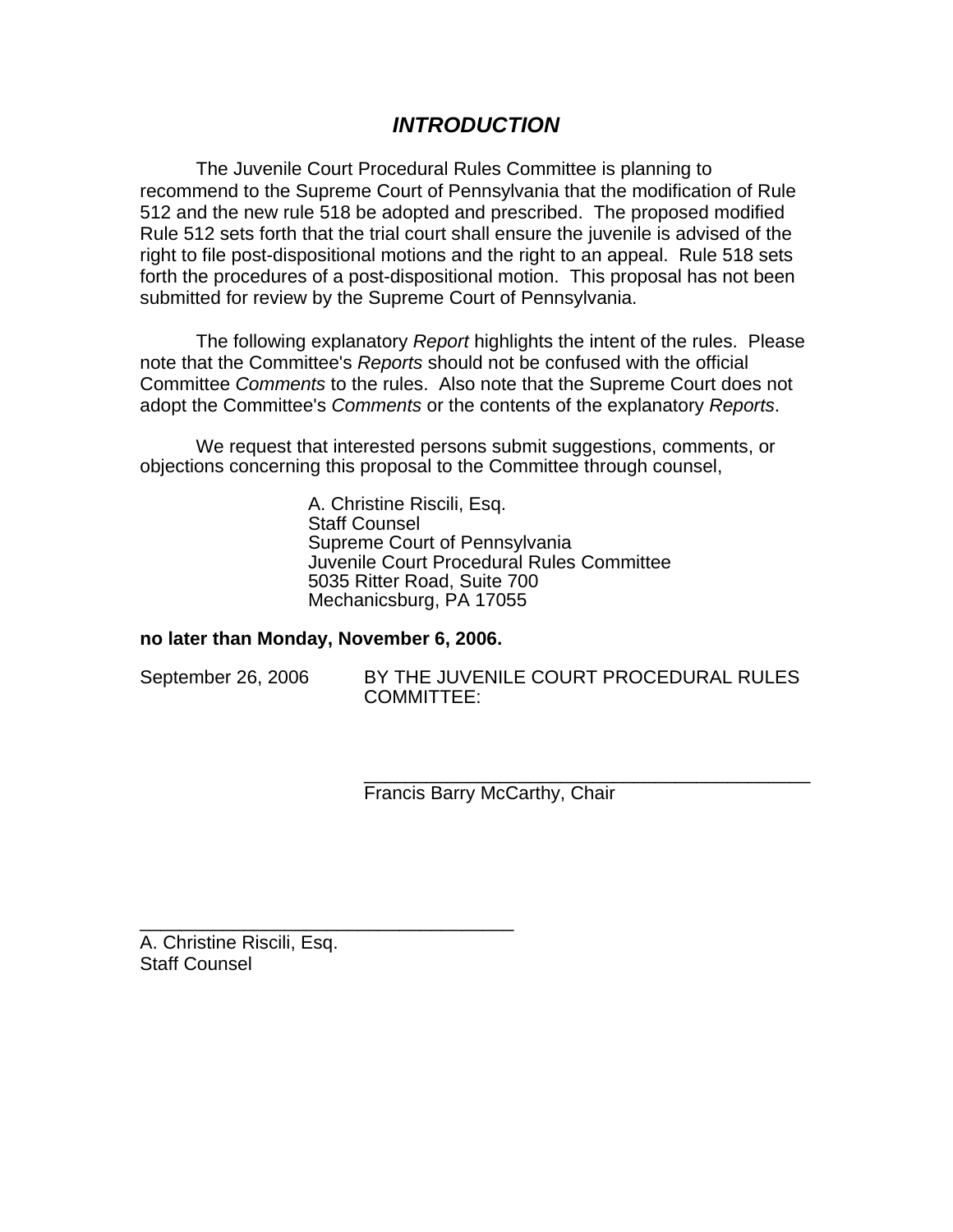# *EXPLANATORY REPORT*

# **RULE 512 - DISPOSITIONAL HEARING**

 The Committee is proposing that paragraph (C) be added to Rule 512. At the dispositional hearing, the court is to determine on the record if the juvenile has been advised of the right to file a post-dispositional motion, the right to file an appeal, the time limits for a post-dispositional motion and appeal, the right to counsel to prepare the post-dispositional motion and appeal, the time limits within which the post-dispositional motion must be decided, and that issues raised before and during adjudication shall be deemed preserved for appeal whether the juvenile elects to file a post-dispositional motion.

 In some counties, the District Attorney advises the juvenile of these rights on the record. In other counties, the juvenile's attorney advises the juvenile of these rights. Under the proposed rule change, any person can advise the juvenile of these rights. It is the court's duty to ensure that someone has spoken to the juvenile about these rights.

### **RULE 518 - POST-DISPOSITIONAL MOTIONS**

 This proposed rule gives the parties the option to file a post-dispositional motion. A motion may include, but is not limited to, a motion challenging the validity of an admission pursuant to Rule 407 or a motion to withdraw the admission, a motion for reconsideration of findings, a motion for a new adjudication, a motion to modify disposition, or a motion of ineffective assistance of counsel.

 See *In re Brandon Smith*, 573 A.2d 1077 (Pa. Super. Ct. 1990), for a matter of first impression when the Superior Court sitting *en banc* held that a post-dispositional motion is the appropriate means for alleging ineffective assistance of counsel.

 Under paragraph (B)(1), a supplemental motion may be filed but it must be filed within the ten-day limit. Because of the urgency of moving the juvenile case through the system and the judge has only thirty days to respond to the motion pursuant to paragraph (D)(1), no supplemental motions can be filed after the original ten-day time frame. Pursuant to paragraph (A)(2), issues raised before or during the adjudicatory hearing are deemed preserved regardless of whether the party elects to file a post-dispositional motion. *See also* Rule 512  $(C)(6)$ .

 Paragraph (B)(2) sets forth the time clock for when an appeal must be taken. If a post-dispositional motion is not filed, a notice of appeal must be filed within thirty days of the imposition of disposition. *See* paragraph (B)(3).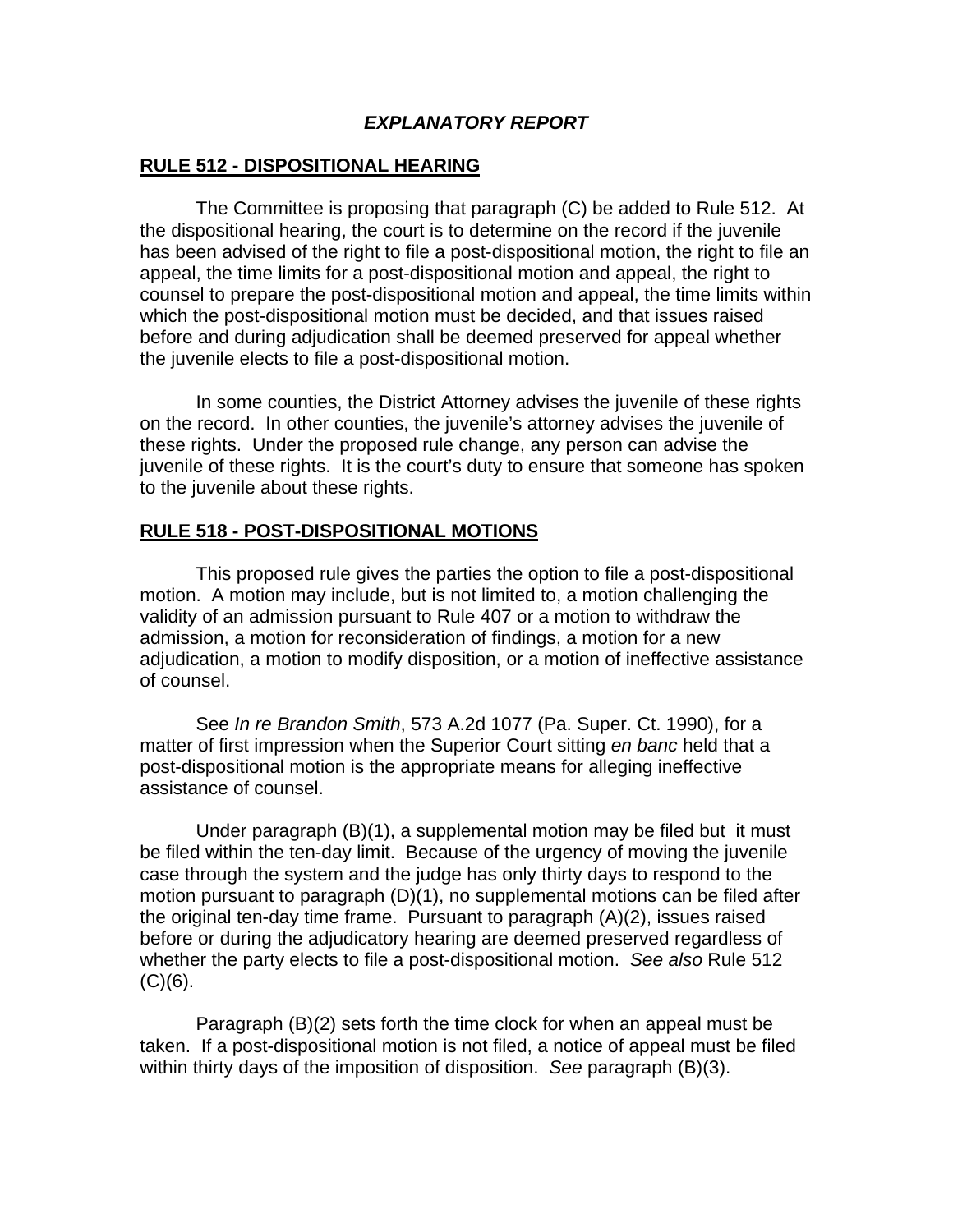Under paragraph (C), the judge shall determine within ten days of the filing of a post-dispositional motion, if briefs, memoranda of law, or arguments are necessary. If they are deemed necessary, the judge is set a briefing and argument schedule.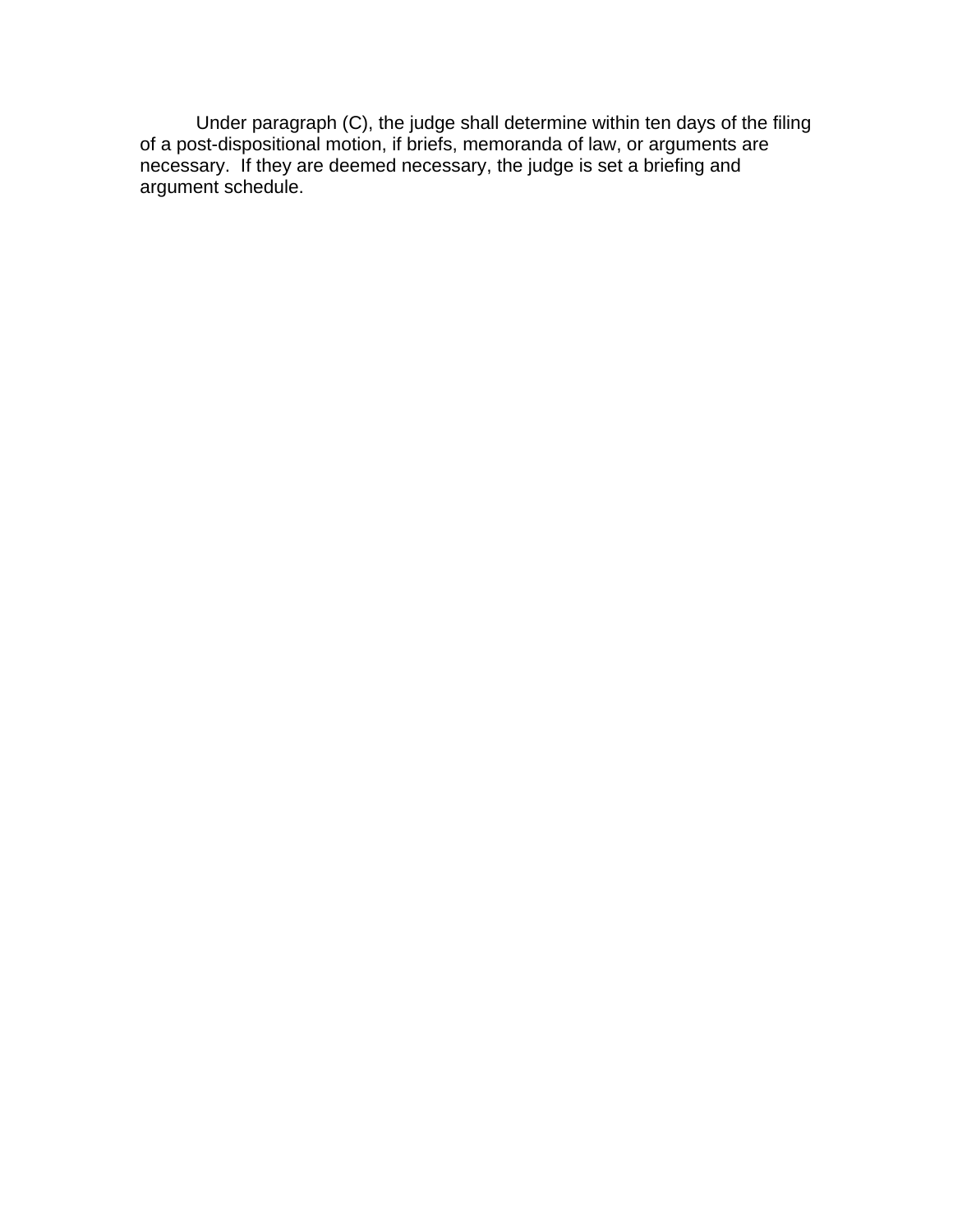Paragraph (D) sets forth the time limits for the decision on the postdispositional motion. If the court fails to respond to the motion, the motion is denied by operation of law pursuant to paragraph (D)(3). The clerk of courts shall forthwith enter an order denying the motion on behalf of the judge.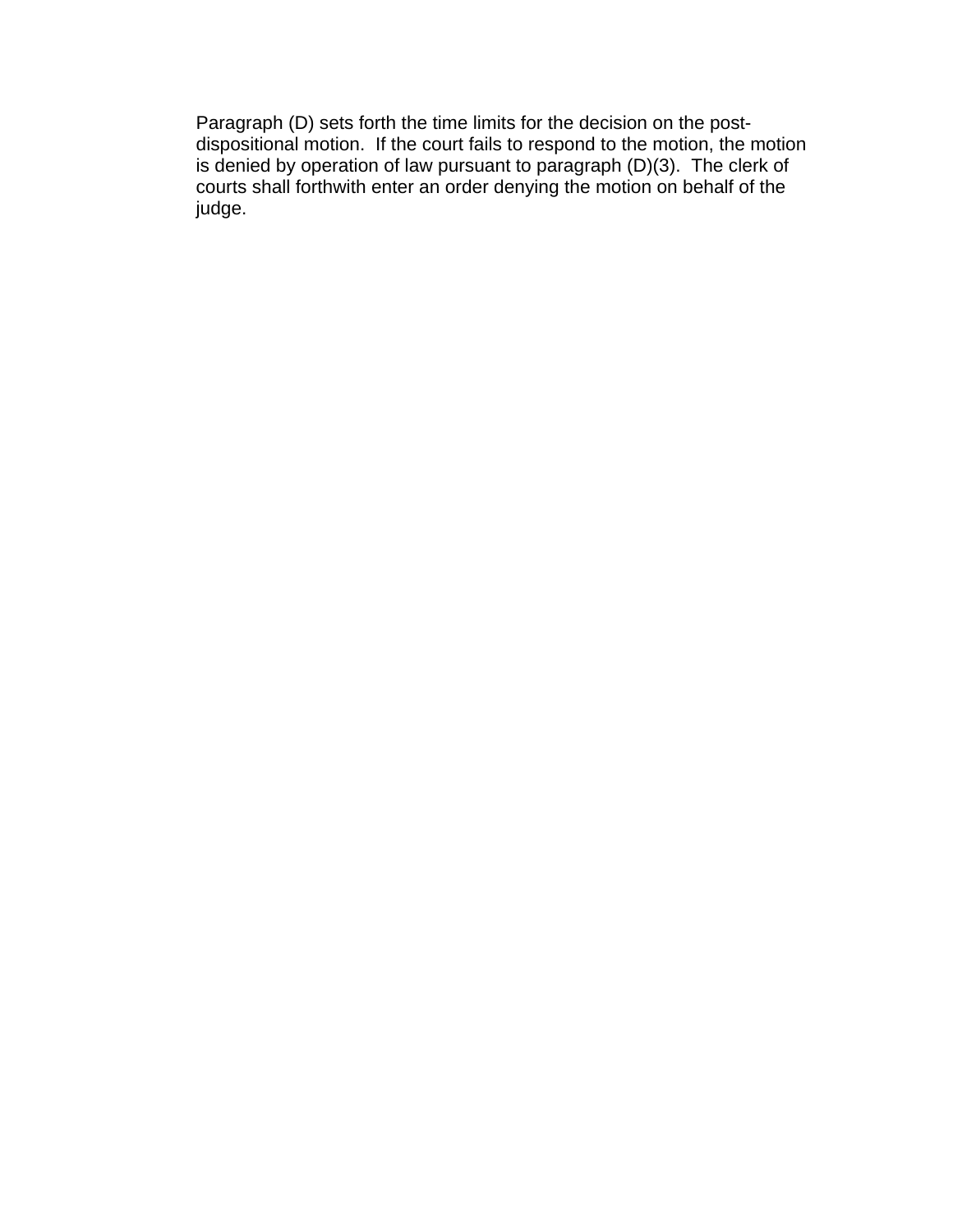#### **RULE 512. DISPOSITIONAL HEARING**

- A. **Manner of hearing.** The court shall conduct the dispositional hearing in an informal but orderly manner.
	- 1) **Evidence.** The court shall receive any oral or written evidence that is helpful in determining disposition, including evidence that was not admissible at the adjudicatory hearing.
	- 2) **Opportunity to be heard.** Before deciding disposition, the court shall give the juvenile and the victim an opportunity to make a statement.
- B. **Recording.** The dispositional hearing shall be recorded. The recording shall be transcribed:
	- 1) at the request of a party;
	- 2) pursuant to a court order; or
	- 3) when there is an appeal.

# **C. Duties of the court. The court shall determine on the record that the juvenile has been advised of the following:**

- **1) the right to file a post-dispositional motion;**
- **2) the right to file an appeal;**
- **3) the time limits for a post-dispositional motion and appeal;**
- **4) the right to counsel to prepare the motion and appeal;**
- **5) the time limits within which the post-dispositional motion must be decided; and**
- **6) that issues raised before and during adjudication shall be deemed preserved for appeal whether or not the juvenile elects to file a postdispositional motion.**

#### *COMMENT*

Under paragraph (A)(2), for victim's right to be heard, see Victim's Bill of Rights, 18 P.S. § 11.201 *et seq*.

To the extent practicable, the judge or master that presided over the adjudicatory hearing for a juvenile should preside over the dispositional hearing for the same juvenile.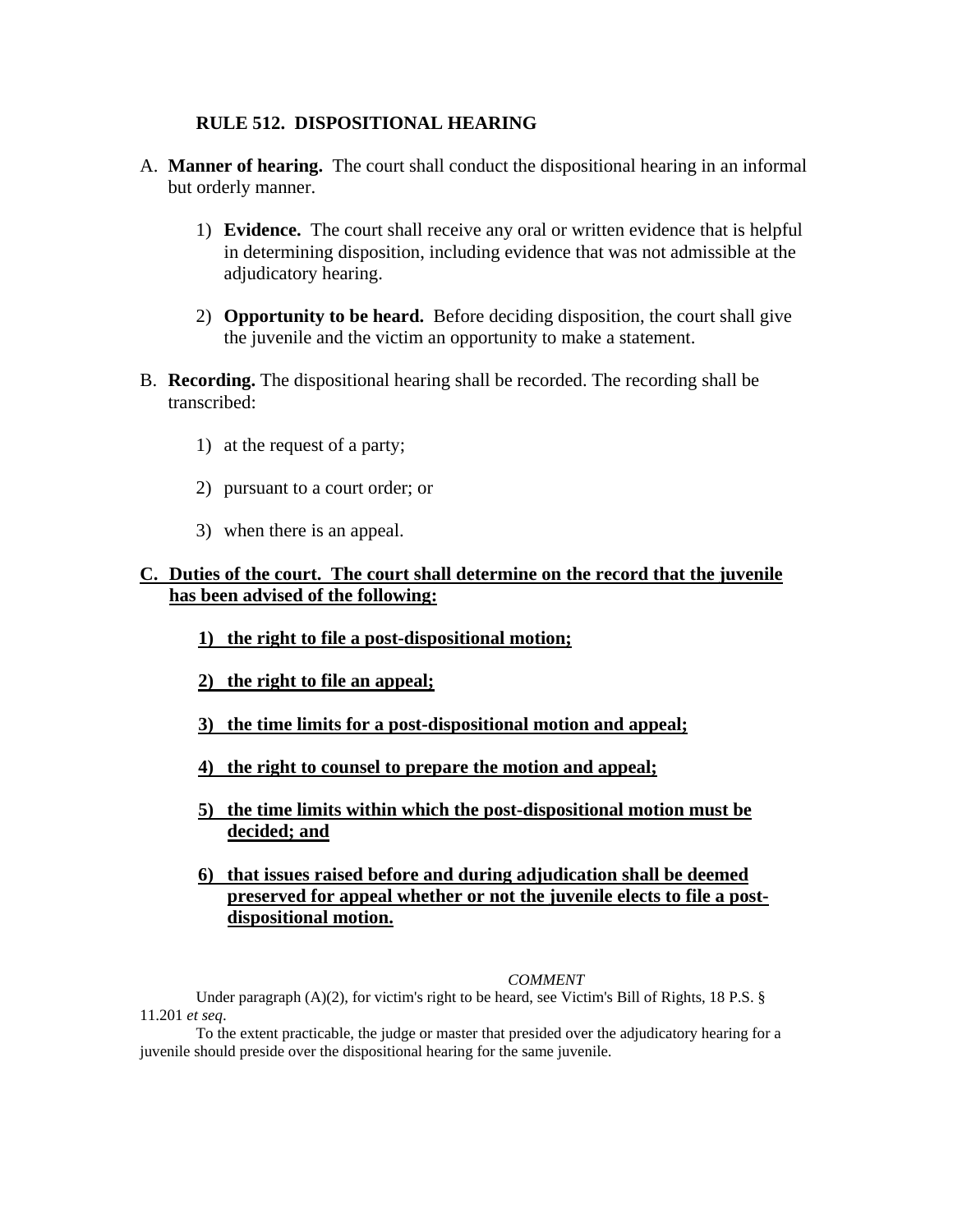# **RULE 518. POST-DISPOSITIONAL MOTIONS**

# **A. Optional Post-Dispositional Motion.**

- **1) The parties shall have the right to make a post-dispositional motion. All requests for relief from the court shall be stated with specificity and particularity, and shall be consolidated in the postdispositional motion.**
- **2) Issues raised before or during the adjudicatory hearing shall be deemed preserved for appeal whether or not the party elects to file a postdispositional motion on those issues.**

# **B. Timing.**

- **1) If a post-dispositional motion is filed, it shall be filed no later than ten days after the imposition of disposition.**
- **2) If a timely post-dispositional motion is filed, the notice of appeal shall be filed:**
	- **a) within thirty days of the entry of the order deciding the motion;**
	- **b) within thirty days of the entry of the order denying the motion by operation of law in cases which the judge fails to decide the motion; or**
	- **c) within thirty days of the entry of the order memorializing the withdrawal in cases in which a party withdraws the motion.**
- **3) If a post-dispositional motion is not timely filed, a notice of appeal shall be filed within thirty days of the imposition of disposition.**
- **C. Trial Court Action.**
	- **1) Briefing Schedule and Argument. Within ten days of the filing of the post-dispositional motion, the court shall:**
		- **a) determine if briefs, memoranda of law, or oral arguments are required;**
		- **b) set a briefing schedule and dates for oral argument, if necessary.**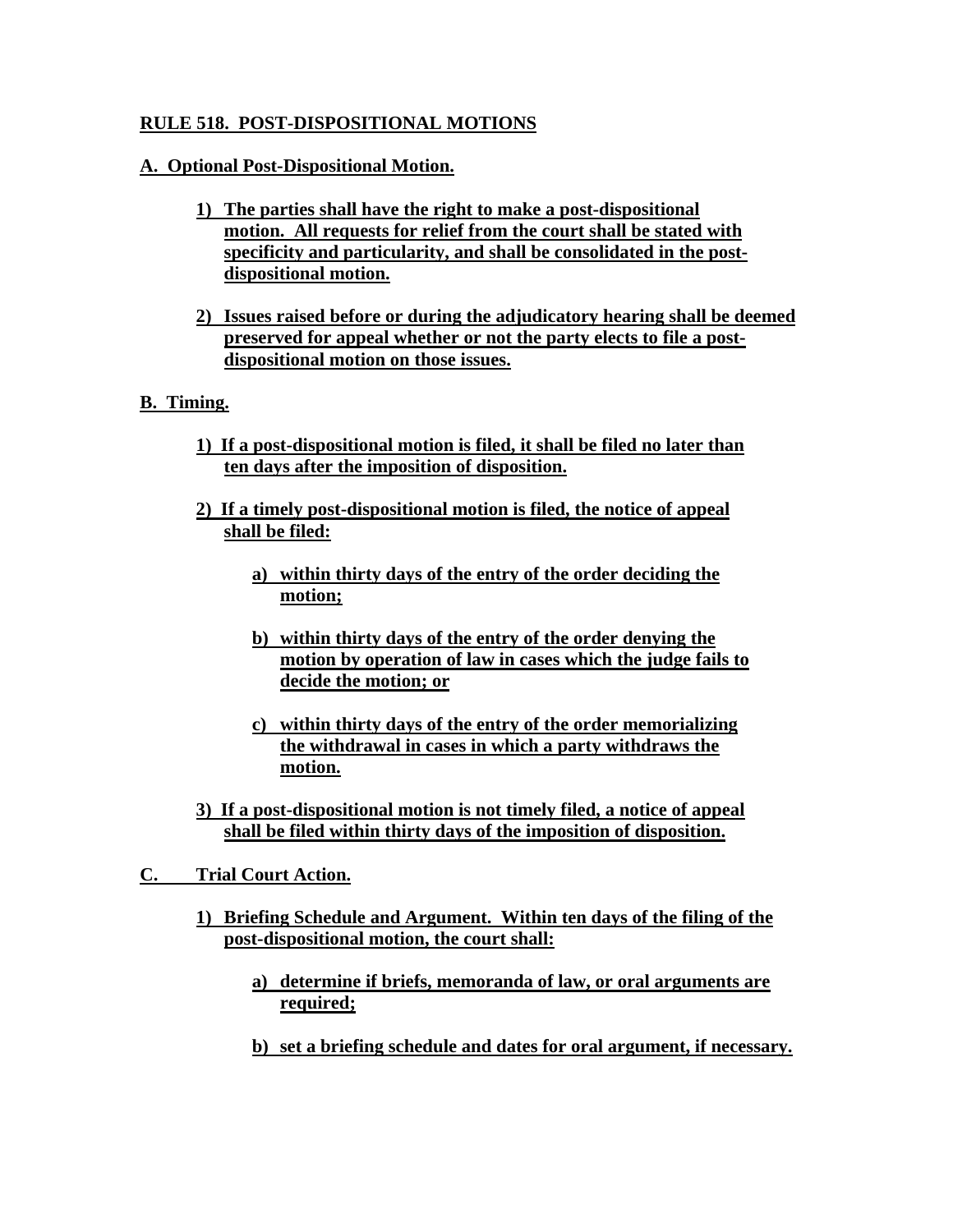- **2) Failure to Set Schedule. If the court fails to act according to paragraph (C)(1), briefs and oral arguments are deemed unnecessary.**
- **3) Transcript. If the grounds asserted in the post-dispositional motion do not require a transcript, neither the briefs nor arguments on the postdispositional motion shall be delayed for transcript preparation.**
- **D. Time Limits for Decision on Motion. The judge shall not vacate disposition pending the decision on the post-dispositional motion, but shall decide the motion as provided in this paragraph.**
	- **1) Except as provided in paragraph (D)(2), the judge shall decide the postdispositional motion as soon as possible but within 30 days of the filing of the motion. If the judge fails to decide the motion within 30 days, or to grant an extension as provided in paragraph (D)(2), the motion shall be deemed denied by operation of law.**
	- **2) Upon motion of a party within the 30-day disposition period, for good cause shown, the judge may grant one 30-day extension for decision on the motion. If the judge fails to decide the motion within the 30-day extension period, the motion shall be deemed denied by operation of law.**
	- **3) When a post-dispositional motion is denied by operation of law, the clerk of courts shall forthwith enter an order on behalf of the court, and, as provided pursuant to Rule 167, forthwith shall serve a copy of the order on each attorney and the juvenile, if unrepresented, that the postdispositional motion is deemed denied. This order is not subject to reconsideration.**
	- **4) If the judge denies the post-dispositional motion, the judge promptly shall issue an order and the order shall be filed and served as provided in Rule 167.**
	- **5) If a party withdraws a post-dispositional motion, the judge promptly shall issue an order memorializing the withdrawal, and the order shall be filed and served as provided in Rule 167.**
- **E. Contents of order. An order denying a post-dispositional motion, whether issued by the judge pursuant to paragraph (D)(4) or entered by the clerk of courts pursuant to paragraph (D)(3), or an order issued following a party's withdrawal of the post-dispositional motion pursuant to paragraph (D)(5), shall include notice to the party of the following:**

**1) the right to appeal;**

**2) the time limits within which the appeal must be filed; and**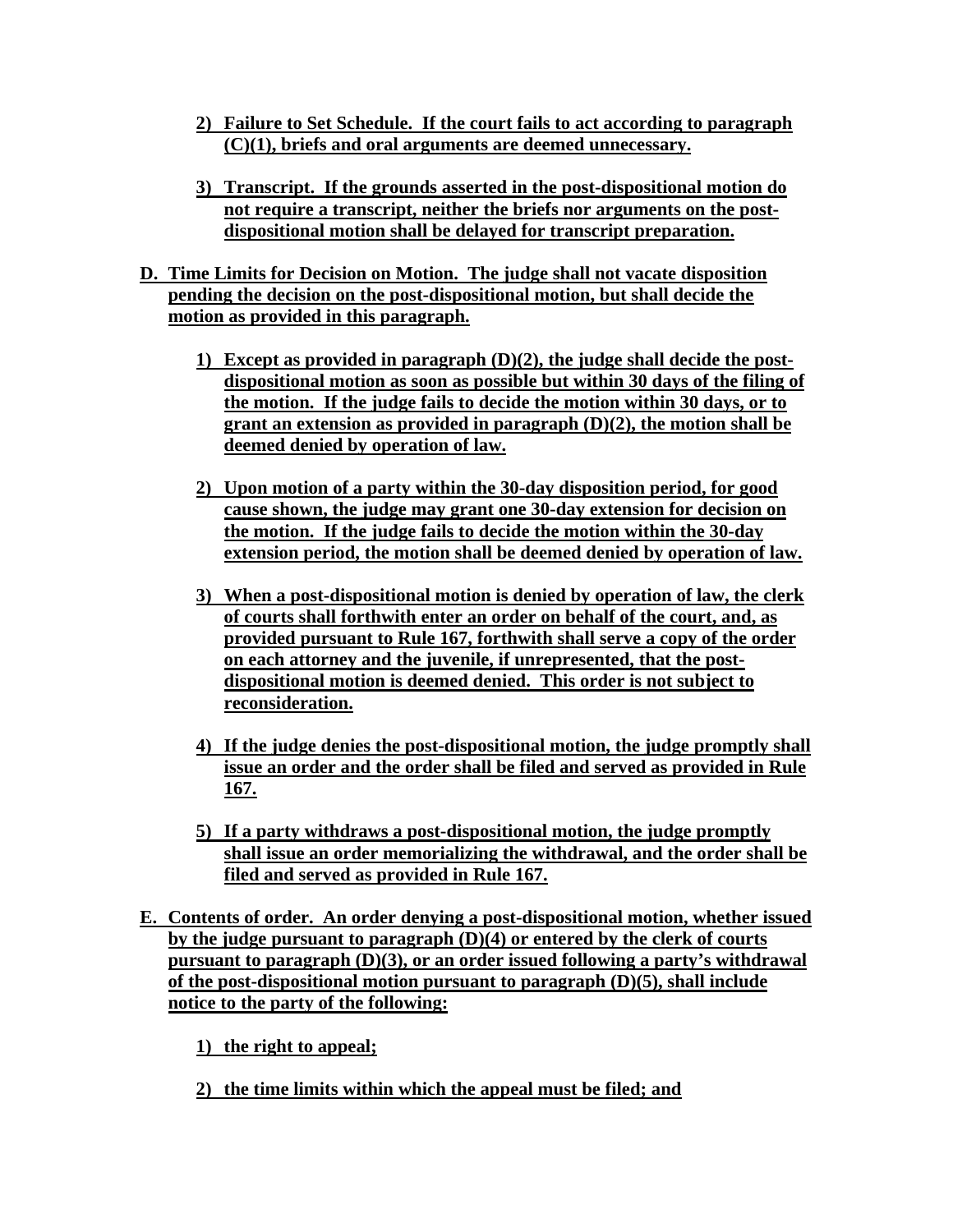# **3) the right to counsel in the preparation of the appeal.**

**F. After-discovered evidence. A motion for a new adjudication on the grounds of after-discovered evidence shall be filed in writing promptly after such discovery. If an appeal is pending, the judge may grant the motion only upon remand of the case.**

#### **Comment**

**The purpose of this rule is to promote the fair and prompt disposition of all issues relating to admissions, adjudication, and disposition by consolidating all possible motions to be submitted for trial court review, and by setting reasonable but firm time limits within which the motion must be decided. Because the post-dispositional motion is optional, a party may choose to raise any or all properly preserved issues in the trial court, in the appellate court, or both.**

#### *OPTIONAL POST- DISPOSITIONAL MOTION*

*See In re Brandon Smith***, 393 Pa.Super. 39, 573 A.2d 1077 (1990) for motions on ineffective assistance of counsel.**

**Under paragraph (A)(2), any issue raised before or during adjudication is deemed preserved for appeal whether or not a party chooses to raise the issue in a post-dispositional motion. It follows that the failure to brief or argue an issue in the post-dispositional motion would not waive that issue on appeal as long as the issue was properly preserved, in the first instance, before or during adjudication. Nothing in this rule, however, is intended to address Pa.R.A.P. 1925(b) or the preservation of appellate issues once an appeal is filed.** *See Commonwealth v. Lord,* **553 Pa. 415, 719 A.2d 306 (1998) (any issues not raised in a 1925(b) statement will be deemed waived).**

**Under paragraph (B)(1), if a party chooses to file a post-dispositional motion, the motion must be filed within 10 days of imposition of disposition. The filing of the written post-dispositional motion triggers the time limits for decision on the motion.** *See* **paragraph (D)(1).**

#### *TIMING*

**Paragraph (B) contains the timing requirements for filing the optional post-dispositional motion and taking an appeal. Under paragraph (B)(1), the post-dispositional motion must be filed within 10 days of imposition of disposition. Supplemental motions may be filed but the time requirements of paragraph (B)(1) must be followed.**

**When a party files a timely post-dispositional motion, the 30-day period for the juvenile's direct appeal on all matters in that case is triggered by the trial judge's decision on the postdispositional motion, the denial of the motion by operation of law, or the withdrawal of the postdispositional motion. The appeal period runs from the entry of the order. As to the date of entry of orders, see Pa.R.A.P. 108. No direct appeal may be taken by the party while the post-dispositional motion is pending.** *See* **paragraph (B)(2).** 

**If no timely post-dispositional motion is filed, the party's appeal period runs from the date disposition is imposed.** *See* **paragraph (B)(3).** 

#### *BRIEFS; TRANSCRIPTS; ARGUMENT*

Under paragraph (C)(1), the judge should determine, on a case-by-case basis, whether **briefs, memoranda of law, or arguments are required for a fair resolution of the post-dispositional**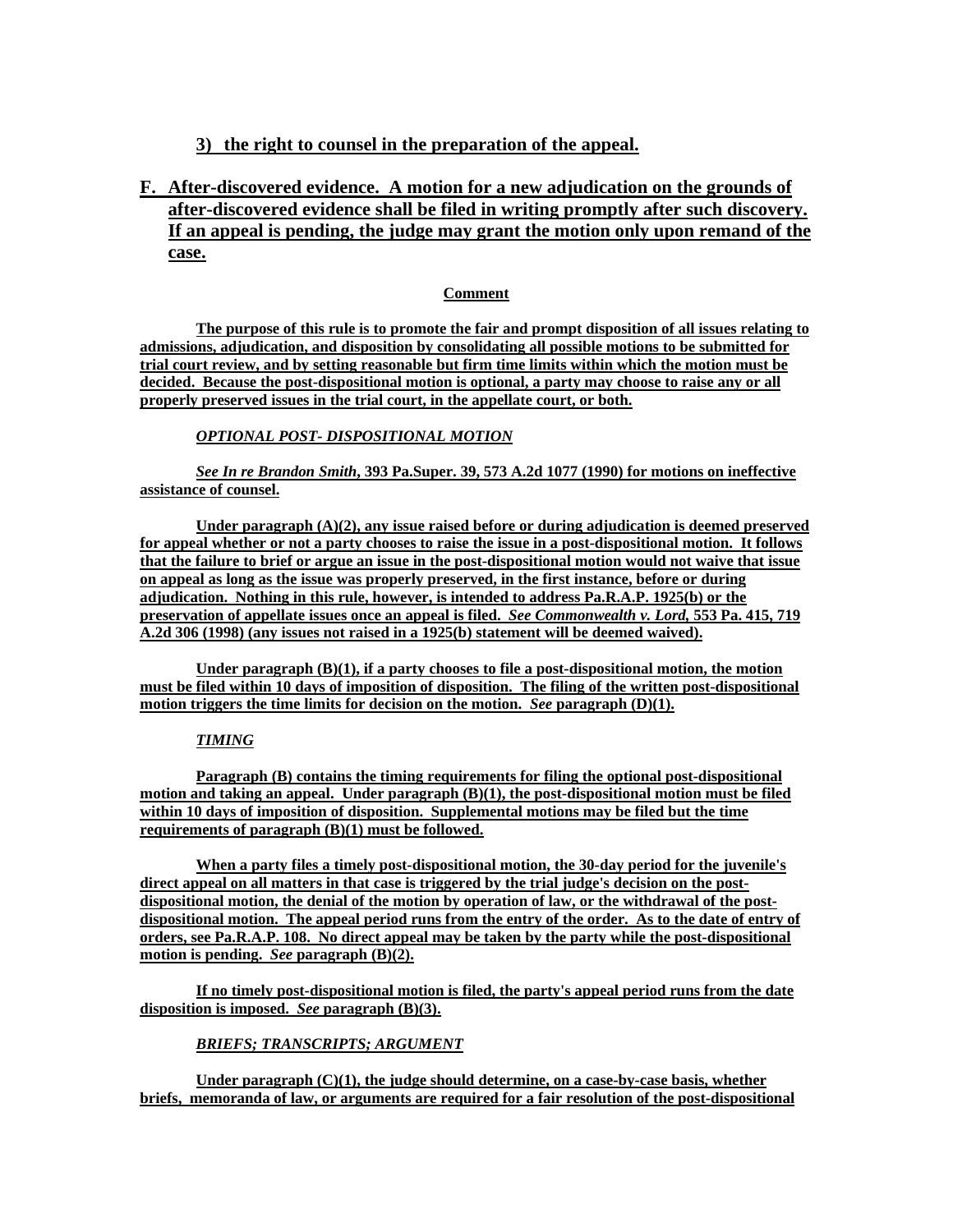**motion. If they are not needed, or if a concise summary of the relevant law and facts is sufficient, the judge should so order. Any local rules requiring briefs or oral argument are inconsistent with this rule.** *See* **Rule 121(C).**

**Under paragraph (C)(3), the judge, in consultation with the attorneys, should determine what, if any, portions of the notes of testimony must be transcribed so that the post-dispositional motion can be resolved. The judge should then set clear deadlines for the court reporter to insure timely disposition of the motion. Nothing in this rule precludes the judge from ordering the transcript or portions of it immediately after the conclusion of the adjudicatory hearing or the entry of an admission.**

**For the recording and transcribing of court proceedings generally, see Rule 127. The requirements for the record and the writing of an opinion on appeal are set forth in the Pennsylvania Rules of Appellate Procedure.**

**There is no requirement that oral argument be heard on every post-dispositional motion. When oral argument is heard on the post-dispositional motion, the juvenile need not be present.**

#### *DISPOSITION*

**Under paragraph (D), once a party makes a timely written post- dispositional motion, the judge retains jurisdiction for the duration of the disposition period. The judge may not vacate the order imposing disposition pending decision on the post-dispositional motion.** 

**Paragraph (D)(2) permits one 30-day extension of the 30-day time limit, for good cause shown, upon motion of a party. In most cases, an extension would be requested and granted when new counsel has entered the case. Only a party may request such an extension. The judge may not,**  *sua sponte***, extend the time for decision: a congested court calendar or other judicial delay does not constitute "good cause" under this rule.**

**The possibility of an extension is not intended to suggest that 30 days are required for decision in most cases. The time limits for disposition of the post-dispositional motion are the outer limits. Easily resolvable issues, such as a modification of disposition or an admission challenge, should ordinarily be decided in a much shorter period of time.**

**If the trial judge decides the motion within the time limits of this rule, the judge may grant reconsideration on the post-dispositional motion pursuant to 42 Pa.C.S. § 5505 or Pa.R.A.P. 1701(b)(3), but the judge may not vacate the disposition pending reconsideration. The reconsideration period may not be used to extend the timing requirements set forth in paragraph (D)**  for decision on the post-disposition motion: the time limits imposed by paragraphs  $(D)(1)$  and  $(D)(2)$ **continue to run from the date the post-dispositional motion was originally filed. The trial judge's reconsideration must therefore be resolved within the 30-day decision period of paragraph (D)(1) or the 30-day extension period of paragraph (D)(2), whichever applies. If a decision on the reconsideration is not reached within the appropriate period, the post-dispositional motion, including any issues raised for reconsideration, will be denied pursuant to paragraph (D)(3).**

**Under paragraph (D)(1), on the date when the court disposes of the motion, or the date when the motion is denied by operation of law, the judgment becomes final for the purposes of appeal.** *See* **Judicial Code, 42 Pa.C.S. §§ 102, 722, 742, 5105(a) and** *Commonwealth v. Bolden***, 472 Pa. 602, 373 A.2d 90 (1977).** *See* **Pa.R.A.P. Rule 341.**

**An order entered by the clerk of courts under paragraph (D)(3) constitutes a ministerial order and, as such, is not subject to reconsideration or modification pursuant to 42 Pa.C.S. § 5505 or Pa.R.A.P. 1701.**